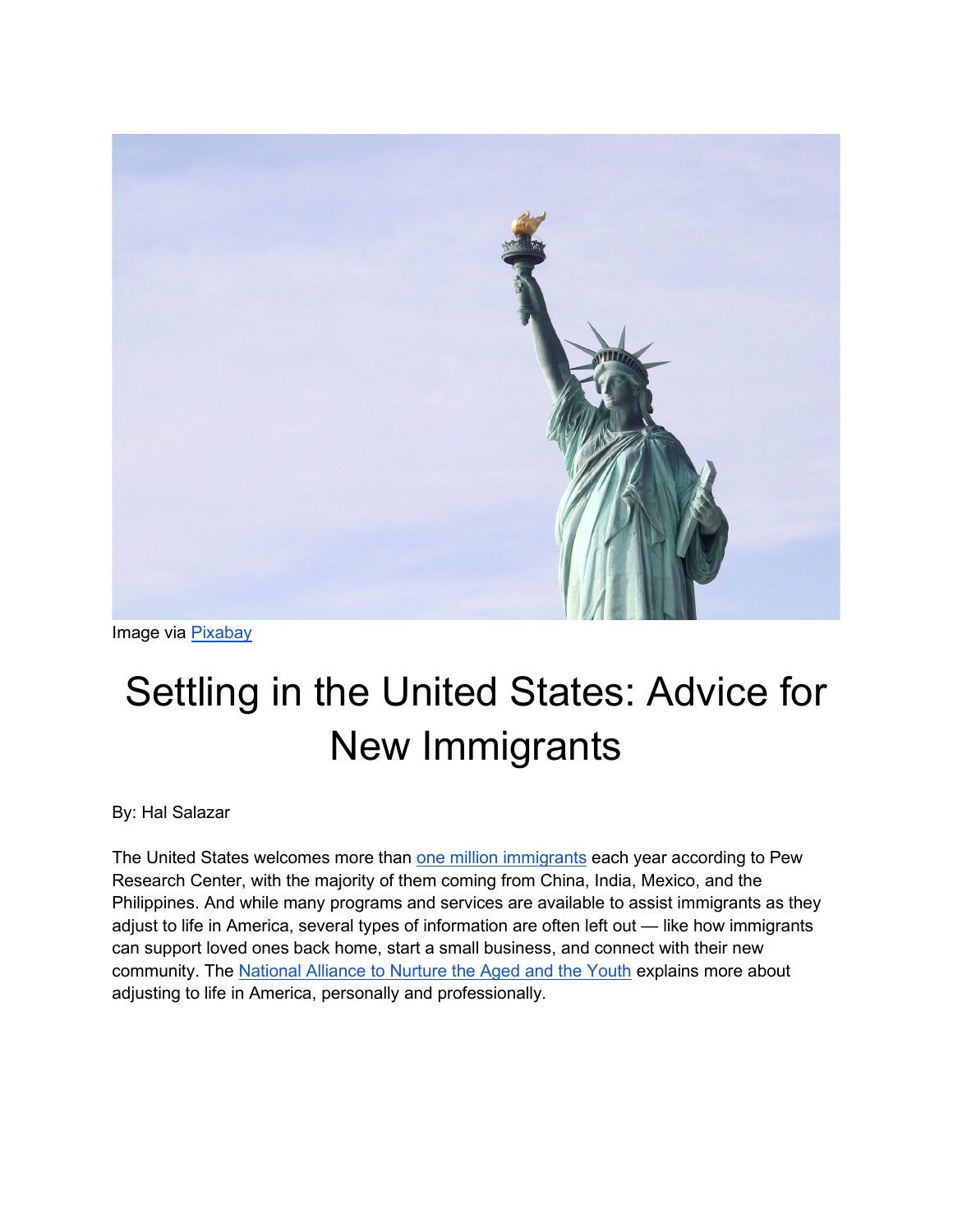## Support Loved Ones Back Home

You may have immigrated to the United States, but chances are you still have family, friends, and other loved ones back home. And fortunately, it's possible to connect with and support these loved ones from afar. Here are some ways to do it:

- **Offer financial support**. [The Federal Trade Commision](https://www.consumer.gov/articles/1008-sending-money-overseas) (FTC) shares information on sending money overseas, including the taxes and fees involved. Exchange rates vary, but several affordable and reputable money transfer services include Remitly, Wise, and OFX.
- **Use calling and messaging apps** To communicate with your loved ones back home, you can make free international calls using apps such as Google Duo, WeChat, Facebook Messenger, LINE, or Skype.
- **Send care packages**. Mail care packages to your family back home. Include toys, school supplies, hygiene products, vegetable seeds for planting, and photos to share with your loved ones.

## Connect With Your New Community

In addition to keeping in touch with your loved ones back home, it's important to connect with your new community and meet other people living in the U.S. Start by [looking for jobs,](https://www.boundless.com/blog/best-employment-apps-websites-immigrants/) volunteer opportunities, and other [ways to support](https://www.uscis.gov/citizenship-resource-center/civic-integration/support-your-community) your local community. You'll meet new people, gain essential skills, improve your English language skills, and learn the American way much more easily. [English classes](https://www.thoughtco.com/how-immigrants-can-find-english-classes-1951819) are another great way to meet people as a new immigrant, and some are available free of charge.

#### Start Your Own Small Business

If you're interested in [starting a business](https://www.self.inc/blog/starting-a-business-as-an-immigrant-to-the-u-s) as a new immigrant to the U.S., John Boitnott of Self Financial offers some tips on making it happen. You could even start a business that helps residents of your home country. Some organizations, for instance, bring clean water to those living in developing countries — using sustainable water filters, water treatments, and sanitation and hygiene products. Business opportunities are also available if you're interested in becoming a distributor of these products.

Regardless of the type of business you're starting, it's important to learn the ins and outs of how to start a business. First, you'll need to determine how your business will be legally structured, whether that's a corporation or an LLC. Then you'll need to come up with a name for your business, register and file with the state, and secure an EIN (Employer ID Number) with the IRS. Once all the documents are in order, you're able to open your doors and begin your marketing efforts.

If your dream is to eventually open your own business but you feel like you need to learn more before taking the leap, consider earning a business degree. An online degree program allows